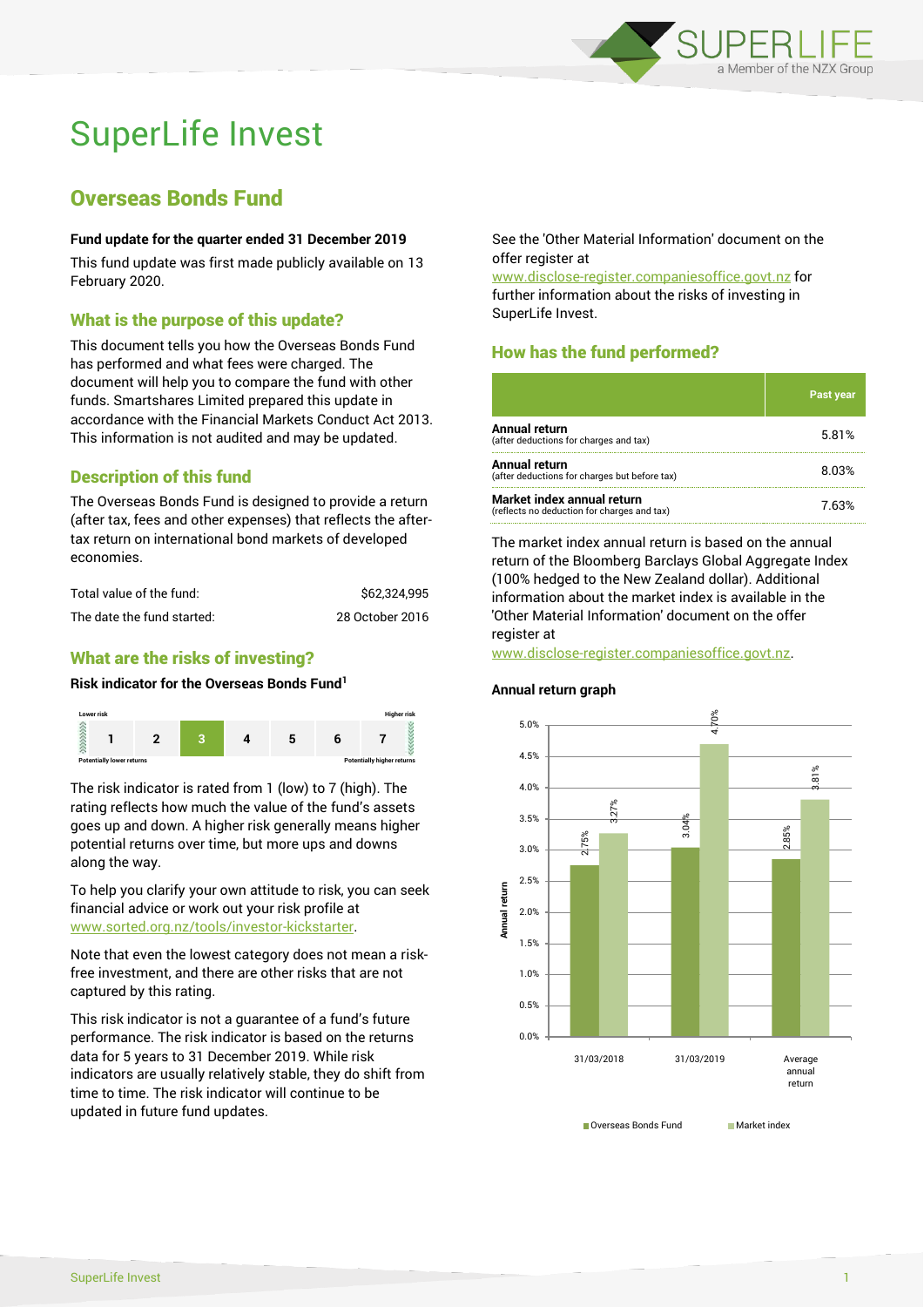

This shows the return after fund charges and tax for each year ending 31 March since the fund started. The last bar shows the average annual return since the fund started, up to 31 December 2019.

**Important:** This does not tell you how the fund will perform in the future.

Returns in this update are after tax at the highest prescribed investor rate (PIR) of tax for an individual New Zealand resident. Your tax may be lower.

#### What fees are investors charged?

Investors in the Overseas Bonds Fund are charged fund charges. In the year to 31 March 2019 these were:

|                                                       | % per annum of fund's<br>net asset value |  |
|-------------------------------------------------------|------------------------------------------|--|
| <b>Total fund charges</b>                             | 0.49%                                    |  |
| Which are made up of:                                 |                                          |  |
| <b>Total management and administration</b><br>charges | 0.49%                                    |  |
| Including:                                            |                                          |  |
| Manager's basic fee                                   | 0.46%                                    |  |
| Other management and<br>administration charges        | 0.03%                                    |  |
| Other charges                                         | Dollar amount per investor               |  |
| Administration fee                                    | \$12 per annum                           |  |

Investors may also be charged individual action fees for specific actions or decisions (for example, if an investor has a financial adviser and has agreed to pay a fee to the adviser for providing financial advice). See the Product Disclosure Statement for SuperLife Invest for more information about those fees.

Small differences in fees and charges can have a big impact on your investment over the long term.

GST is included in the fund charges set out above.

#### Example of how this applies to an investor

Jess had \$10,000 in the fund and did not make any further contributions. At the end of the year, Jess received a return after fund charges were deducted of \$581 (that is 5.81% of her initial \$10,000). Jess paid other charges of \$12. This gives Jess a total return after tax of \$569 for the year.

#### What does the fund invest in?

#### **Actual investment mix**

This shows the types of assets that the fund invests in.



#### **Target investment mix**

This shows the mix of assets that the fund generally intends to invest in.

| <b>Asset Category</b>        | <b>Target asset mix</b> |
|------------------------------|-------------------------|
| Cash and cash equivalents    | 1.00%                   |
| New Zealand fixed interest   |                         |
| International fixed interest | 99.00%                  |
| Australasian equities        |                         |
| International equities       |                         |
| Listed property              |                         |
| Unlisted property            |                         |
| Commodities                  |                         |
| Other                        |                         |